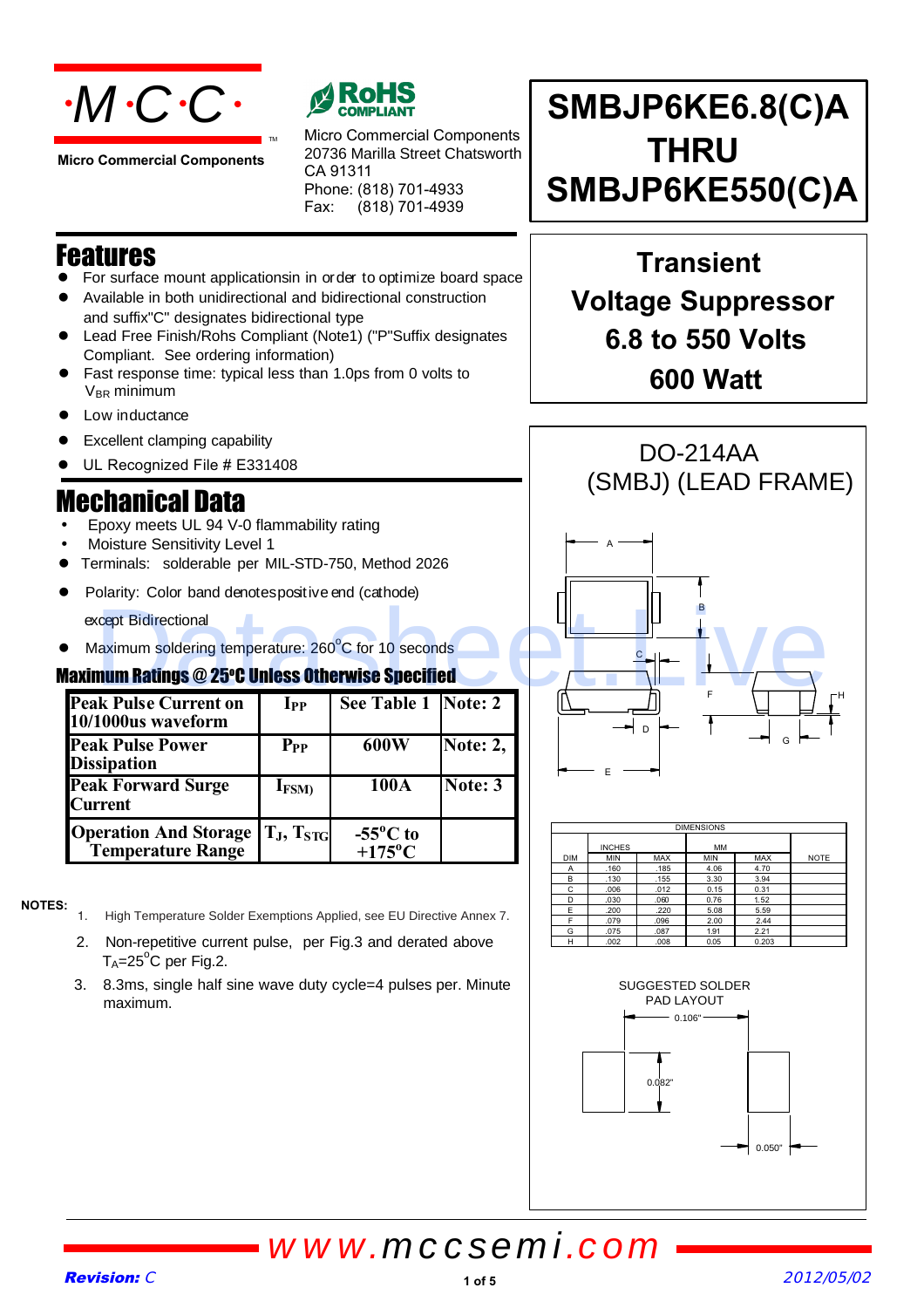# SMBJP6KE6.8(C)A THRU SMBJP6KE550(C)A  $\cdot M$ C·C·



**Micro Commercial Components**

#### ELECTRICAL CHARACTERISTICS @25°C

| <b>MCC</b><br><b>PART NUMBER</b> | <b>REVERSE</b><br>STAND-OFF<br><b>VOLTAGE</b><br><b>V<sub>WM</sub></b><br>(VOLTS) | <b>MIN</b> | <b>BREAKDOWN VOLTAGE</b><br>$V_{(BR)}$ $\circledR$ $I_T$<br>(VOLTS)<br><b>MAX</b> | $I_T$ (mA)        | <b>MAXIMUM</b><br><b>CLAMPING</b><br>VOLTAGE @<br>I <sub>PP</sub><br>(VOLTS) | <b>PEAK PULSE</b><br><b>CURRENT</b><br>$I_{PP}$<br>(AMPS) | <b>MAXIMUM</b><br><b>REVERSE</b><br>LEAKAGE<br>@V <sub>WM</sub><br>I <sub>D</sub><br>$(\mu A)$ | <b>MARKING</b><br>CODE |
|----------------------------------|-----------------------------------------------------------------------------------|------------|-----------------------------------------------------------------------------------|-------------------|------------------------------------------------------------------------------|-----------------------------------------------------------|------------------------------------------------------------------------------------------------|------------------------|
| SMBJP6KE6.8A                     | 5.80                                                                              | 6.45       | 7.14                                                                              | 10                | 10.5                                                                         | 58.1                                                      | 1000                                                                                           | 6V8A                   |
|                                  |                                                                                   |            | 7.88                                                                              |                   |                                                                              |                                                           |                                                                                                | 7V <sub>5</sub> A      |
| SMBJP6KE7.5A                     | 6.40                                                                              | 7.13       |                                                                                   | 10                | 11.3                                                                         | 54.0                                                      | 500                                                                                            | 8V <sub>2</sub> A      |
| SMBJP6KE8.2A                     | 7.02                                                                              | 7.79       | 8.61                                                                              | 10                | 12.1                                                                         | 50.4                                                      | 200                                                                                            |                        |
| SMBJP6KE9.1A                     | 7.78                                                                              | 8.65       | 9.55                                                                              | 1<br>$\mathbf{1}$ | 13.4                                                                         | 45.5                                                      | 50<br>10                                                                                       | 9V1A                   |
| SMBJP6KE10A                      | 8.55                                                                              | 9.50       | 10.50                                                                             |                   | 14.5                                                                         | 42.1                                                      |                                                                                                | 10A                    |
| SMBJP6KE11A                      | 9.40                                                                              | 10.50      | 11.60                                                                             | $\mathbf{1}$      | 15.6                                                                         | 39.1                                                      | 5                                                                                              | 11A                    |
| SMBJP6KE12A                      | 10.20                                                                             | 11.40      | 12.60                                                                             | $\mathbf{1}$      | 16.7                                                                         | 36.5                                                      | 5<br>$\overline{1}$                                                                            | 12A                    |
| SMBJP6KE13A                      | 11.10                                                                             | 12.40      | 13.70                                                                             | $\mathbf{1}$      | 18.2                                                                         | 33.5                                                      |                                                                                                | 13A                    |
| SMBJP6KE15A                      | 12.80                                                                             | 14.30      | 15.80                                                                             | $\mathbf{1}$      | 21.2                                                                         | 28.8                                                      | $\mathbf{1}$                                                                                   | 15A                    |
| SMBJP6KE16A                      | 13.60                                                                             | 15.20      | 16.80                                                                             | 1                 | 22.5                                                                         | 27.1                                                      | 1                                                                                              | 16A                    |
| SMBJP6KE18A                      | 15.30                                                                             | 17.10      | 18.90                                                                             | $\mathbf{1}$      | 25.5                                                                         | 24.2                                                      | $\mathbf{1}$                                                                                   | 18A                    |
| SMBJP6KE20A                      | 17.10                                                                             | 19.00      | 21.00                                                                             | $\mathbf{1}$      | 27.7                                                                         | 22.0                                                      | $\mathbf{1}$                                                                                   | 20A                    |
| SMBJP6KE22A                      | 18.80                                                                             | 20.90      | 23.10                                                                             | $\mathbf{1}$      | 30.6                                                                         | 19.9                                                      | $\mathbf{1}$                                                                                   | 22A                    |
| SMBJP6KE24A                      | 20.50                                                                             | 22.80      | 25.20                                                                             | $\mathbf{1}$      | 33.2                                                                         | 18.4                                                      | $\mathbf{1}$                                                                                   | 24A                    |
| SMBJP6KE27A                      | 23.10                                                                             | 25.70      | 28.40                                                                             | 1                 | 37.5                                                                         | 16.3                                                      | 1                                                                                              | 27A                    |
| SMBJP6KE30A                      | 25.60                                                                             | 28.50      | 31.50                                                                             | $\mathbf{1}$      | 41.4                                                                         | 14.7                                                      | $\mathbf{1}$                                                                                   | 30A                    |
| SMBJP6KE33A                      | 28.20                                                                             | 31.40      | 34.70                                                                             | $\mathbf{1}$      | 45.7                                                                         | 13.3                                                      | $\mathbf{1}$                                                                                   | 33A                    |
| SMBJP6KE36A                      | 30.80                                                                             | 34.20      | 37.80                                                                             | $\mathbf{1}$      | 49.9                                                                         | 12.2                                                      | 1                                                                                              | 36A                    |
| SMBJP6KE39A                      | 33.30                                                                             | 37.10      | 41.00                                                                             | $\mathbf{1}$      | 53.9                                                                         | 11.3                                                      | $\overline{1}$                                                                                 | 39A                    |
| SMBJP6KE43A                      | 36.80                                                                             | 40.90      | 45.20                                                                             | $\mathbf{1}$      | 59.3                                                                         | 10.3                                                      | $\mathbf{1}$                                                                                   | 43A                    |
| SMBJP6KE47A                      | 40.20                                                                             | 44.70      | 49.40                                                                             | 1                 | 64.8                                                                         | 9.4                                                       | 1                                                                                              | 47A                    |
| SMBJP6KE51A                      | 43.60                                                                             | 48.50      | 53.60                                                                             | $\mathbf{1}$      | 70.1                                                                         | 8.7                                                       | $\mathbf{1}$                                                                                   | 51A                    |
| SMBJP6KE56A                      | 47.80                                                                             | 53.20      | 58.80                                                                             | $\mathbf{1}$      | 77.0                                                                         | 7.9                                                       | $\mathbf{1}$                                                                                   | 56A                    |
| SMBJP6KE62A                      | 53.00                                                                             | 58.90      | 65.10                                                                             | $\mathbf{1}$      | 85.0                                                                         | 7.2                                                       | $\mathbf{1}$                                                                                   | 62A                    |
| SMBJP6KE68A                      | 58.10                                                                             | 64.60      | 71.40                                                                             | 1                 | 92.0                                                                         | 6.6                                                       | 1                                                                                              | 68A                    |
| SMBJP6KE75A                      | 64.10                                                                             | 71.30      | 78.80                                                                             | $\mathbf{1}$      | 103.0                                                                        | 5.9                                                       | 1                                                                                              | 75A                    |
| SMBJP6KE82A                      | 70.10                                                                             | 77.90      | 86.10                                                                             | $\mathbf{1}$      | 113.0                                                                        | 5.4                                                       | $\mathbf{1}$                                                                                   | 82A                    |
| SMBJP6KE91A                      | 77.80                                                                             | 86.50      | 95.50                                                                             | $\mathbf{1}$      | 125.0                                                                        | 4.9                                                       | 1                                                                                              | 91A                    |
| SMBJP6KE100A                     | 85.50                                                                             | 95.00      | 105.00                                                                            | 1                 | 137.0                                                                        | 4.5                                                       | 1                                                                                              | 100A                   |
| SMBJP6KE110A                     | 94.00                                                                             | 105.00     | 116.00                                                                            | 1                 | 152.0                                                                        | 4.0                                                       | $\mathbf{1}$                                                                                   | 110A                   |
| SMBJP6KE120A                     | 102.00                                                                            | 114.00     | 126.00                                                                            | $\mathbf{1}$      | 165.0                                                                        | 3.7                                                       | $\mathbf{1}$                                                                                   | 120A                   |
| SMBJP6KE130A                     | 111.00                                                                            | 124.00     | 137.00                                                                            | 1                 | 179.0                                                                        | 3.4                                                       | $\mathbf{1}$                                                                                   | 130A                   |
| SMBJP6KE150A                     | 128.00                                                                            | 143.00     | 158.00                                                                            | $\mathbf{1}$      | 207.0                                                                        | 2.9                                                       | $\mathbf{1}$                                                                                   | 150A                   |
| SMBJP6KE160A                     | 136.00                                                                            | 152.00     | 168.00                                                                            | $\mathbf{1}$      | 219.0                                                                        | 2.8                                                       | 1                                                                                              | 160A                   |
| SMBJP6KE170A                     | 145.00                                                                            | 162.00     | 179.00                                                                            | 1                 | 234.0                                                                        | 2.6                                                       | 1                                                                                              | 170A                   |
| SMBJP6KE180A                     | 154.00                                                                            | 171.00     | 189.00                                                                            | 1                 | 246.0                                                                        | 2.5                                                       | 1                                                                                              | 180A                   |
| SMBJP6KE200A                     | 171.00                                                                            | 190.00     | 210.00                                                                            | 1                 | 274.0                                                                        | 2.2                                                       | $\mathbf{1}$                                                                                   | 200A                   |
| SMBJP6KE220A                     | 185.00                                                                            | 209.00     | 231.00                                                                            | $\mathbf{1}$      | 328.0                                                                        | 1.9                                                       | $\mathbf{1}$                                                                                   | 220A                   |
| SMBJP6KE250A                     | 214.00                                                                            | 237.00     | 263.00                                                                            | 1                 | 344.0                                                                        | 1.9                                                       | $\mathbf{1}$                                                                                   | 250A                   |
| SMBJP6KE300A                     | 256.00                                                                            | 285.00     | 315.00                                                                            | 1                 | 414.0                                                                        | 1.5                                                       | 1                                                                                              | 300A                   |
| SMBJP6KE350A                     | 300.00                                                                            | 332.00     | 368.00                                                                            | 1                 | 482.0                                                                        | 1.3                                                       | $\mathbf{1}$                                                                                   | 350A                   |
| SMBJP6KE400A                     | 342.00                                                                            | 380.00     | 420.00                                                                            | $\mathbf{1}$      | 548.0                                                                        | 1.1                                                       | $\mathbf{1}$                                                                                   | 400A                   |
| SMBJP6KE440A                     | 376.00                                                                            | 418.00     | 462.00                                                                            | 1                 | 602.0                                                                        | 1.0                                                       | 1                                                                                              | 440A                   |
| SMBJP6KE480A                     | 408.00                                                                            | 456.00     | 504.00                                                                            | $\mathbf{1}$      | 658.0                                                                        | 0.9                                                       | $\mathbf{1}$                                                                                   | 480A                   |
| SMBJP6KE510A                     | 434.00                                                                            | 485.00     | 535.00                                                                            | $\mathbf{1}$      | 698.0                                                                        | 0.9                                                       | 1                                                                                              | 510A                   |
| SMBJP6KE530A                     | 477.00                                                                            | 503.50     | 556.50                                                                            | 1                 | 725.0                                                                        | 0.8                                                       | $\mathbf{1}$                                                                                   | 530A                   |
| SMBJP6KE540A                     | 459.00                                                                            | 513.00     | 567.00                                                                            | 1                 | 740.0                                                                        | 0.8                                                       | 1                                                                                              | 540A                   |
| SMBJP6KE550A                     | 495.00                                                                            | 522.50     | 577.50                                                                            | $\mathbf{1}$      | 760.0                                                                        | 0.8                                                       | 1                                                                                              | 550A                   |

For bi-directional type having  $V_{\text{rwm}}$  of 10 volts and less, the  $I_R$  limit is double.

The available parts are "A" type only, the parts without A ( $V_{BR}$  is  $\pm 10\%$ ) is not available.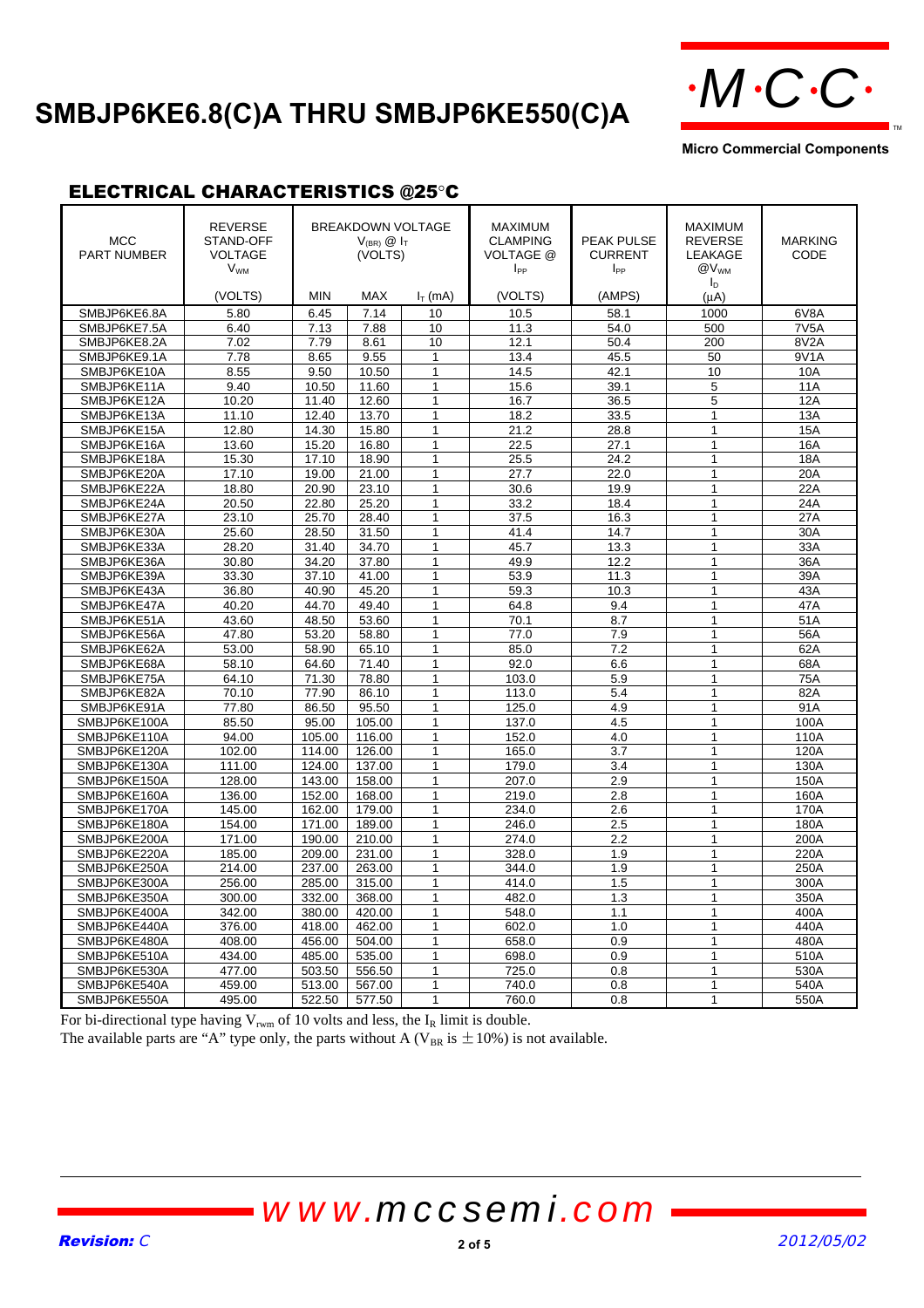# SMBJP6KE6.8(C)A THRU SMBJP6KE550(C)A  $\cdot M \cdot C \cdot C$



**Micro Commercial Components**

TM

### ELECTRICAL CHARACTERISTICS @25°C

| <b>MCC</b><br><b>PART NUMBER</b> | <b>REVERSE</b><br>STAND-OFF<br><b>VOLTAGE</b><br><b>V<sub>WM</sub></b><br>(VOLTS) | <b>MIN</b>     | <b>BREAKDOWN VOLTAGE</b><br>$V_{(BR)}$ $\circledR$ $I_T$<br>(VOLTS)<br><b>MAX</b> | $IT$ (mA)           | <b>MAXIMUM</b><br><b>CLAMPING</b><br>VOLTAGE @<br>$I_{PP}$<br>(VOLTS) | <b>PEAK PULSE</b><br><b>CURRENT</b><br>$I_{PP}$<br>(AMPS) | <b>MAXIMUM</b><br><b>REVERSE</b><br>LEAKAGE<br>@V <sub>WM</sub><br>$I_{\text{D}}$<br>$(\mu A)$ | <b>MARKING</b><br>CODE |
|----------------------------------|-----------------------------------------------------------------------------------|----------------|-----------------------------------------------------------------------------------|---------------------|-----------------------------------------------------------------------|-----------------------------------------------------------|------------------------------------------------------------------------------------------------|------------------------|
| SMBJP6KE6.8CA                    | 5.80                                                                              | 6.45           | 7.14                                                                              | 10                  | 10.5                                                                  | 58.1                                                      | 1000                                                                                           | 6V8C                   |
| SMBJP6KE7.5CA                    | 6.40                                                                              | 7.13           | 7.88                                                                              | 10                  | 11.3                                                                  | 54.0                                                      | 500                                                                                            | 7V <sub>5</sub> C      |
| SMBJP6KE8.2CA                    | 7.02                                                                              | 7.79           | 8.61                                                                              | 10                  | 12.1                                                                  | 50.4                                                      | 200                                                                                            | 8V2C                   |
| SMBJP6KE9.1CA                    | 7.78                                                                              | 8.65           | 9.55                                                                              | 1                   | 13.4                                                                  | 45.5                                                      | 50                                                                                             | 9V1C                   |
| SMBJP6KE10CA                     | 8.55                                                                              | 9.50           | 10.50                                                                             | $\mathbf{1}$        | 14.5                                                                  | 42.1                                                      | 10                                                                                             | 10 <sub>C</sub>        |
| SMBJP6KE11CA                     | 9.40                                                                              | 10.50          | 11.60                                                                             | $\mathbf{1}$        | 15.6                                                                  | 39.1                                                      | 5                                                                                              | 11C                    |
| SMBJP6KE12CA                     | 10.20                                                                             | 11.40          | 12.60                                                                             | 1                   | 16.7                                                                  | 36.5                                                      | 5                                                                                              | 12C                    |
| SMBJP6KE13CA                     | 11.10                                                                             | 12.40          | 13.70                                                                             | $\mathbf{1}$        | 18.2                                                                  | 33.5                                                      | 5                                                                                              | 13C                    |
| SMBJP6KE15CA                     | 12.80                                                                             | 14.30          | 15.80                                                                             | $\mathbf{1}$        | 21.2                                                                  | 28.8                                                      | 5                                                                                              | 15C                    |
| SMBJP6KE16CA                     | 13.60                                                                             | 15.20          | 16.80                                                                             | 1                   | 22.5                                                                  | 27.1                                                      | 5                                                                                              | 16C                    |
| SMBJP6KE18CA                     | 15.30                                                                             | 17.10          | 18.90                                                                             | $\mathbf{1}$        | 25.5                                                                  | 24.2                                                      | 5                                                                                              | 18C                    |
| SMBJP6KE20CA                     | 17.10                                                                             | 19.00          | 21.00                                                                             | $\mathbf{1}$        | 27.7                                                                  | 22.0                                                      | 5                                                                                              | 20C                    |
| SMBJP6KE22CA                     | 18.80                                                                             | 20.90          | 23.10                                                                             | $\mathbf{1}$        | 30.6                                                                  | 19.9                                                      | 5                                                                                              | 22C                    |
| SMBJP6KE24CA                     | 20.50                                                                             | 22.80          | 25.20                                                                             | $\mathbf{1}$        | 33.2                                                                  | 18.4                                                      | 5                                                                                              | 24C                    |
| SMBJP6KE27CA                     | 23.10                                                                             | 25.70          | 28.40                                                                             | 1                   | 37.5                                                                  | 16.3                                                      | 5                                                                                              | 27C                    |
| SMBJP6KE30CA                     | 25.60                                                                             | 28.50          | 31.50                                                                             | 1                   | 41.4                                                                  | 14.7                                                      | 5                                                                                              | 30C                    |
|                                  |                                                                                   |                |                                                                                   | $\mathbf{1}$        | 45.7                                                                  |                                                           | 5                                                                                              | 33C                    |
| SMBJP6KE33CA                     | 28.20<br>30.80                                                                    | 31.40<br>34.20 | 34.70<br>37.80                                                                    |                     |                                                                       | 13.3<br>12.2                                              | 5                                                                                              | 36C                    |
| SMBJP6KE36CA                     |                                                                                   | 37.10          |                                                                                   | 1<br>$\overline{1}$ | 49.9                                                                  |                                                           |                                                                                                |                        |
| SMBJP6KE39CA                     | 33.30                                                                             |                | 41.00                                                                             | $\mathbf{1}$        | 53.9                                                                  | 11.3                                                      | 5                                                                                              | 39C                    |
| SMBJP6KE43CA                     | 36.80                                                                             | 40.90          | 45.20                                                                             | $\mathbf{1}$        | 59.3                                                                  | 10.3                                                      | 5                                                                                              | 43C                    |
| SMBJP6KE47CA                     | 40.20                                                                             | 44.70          | 49.40                                                                             | 1                   | 64.8                                                                  | 9.4                                                       | 5                                                                                              | 47C                    |
| SMBJP6KE51CA                     | 43.60                                                                             | 48.50          | 53.60                                                                             | $\overline{1}$      | 70.1                                                                  | 8.7                                                       | 5                                                                                              | 51C                    |
| SMBJP6KE56CA                     | 47.80                                                                             | 53.20          | 58.80                                                                             |                     | 77.0                                                                  | 7.9                                                       | $\overline{5}$                                                                                 | 56C                    |
| SMBJP6KE62CA                     | 53.00                                                                             | 58.90          | 65.10                                                                             | $\mathbf{1}$        | 85.0                                                                  | 7.2                                                       | 5                                                                                              | 62C                    |
| SMBJP6KE68CA                     | 58.10                                                                             | 64.60          | 71.40                                                                             | $\mathbf{1}$        | 92.0                                                                  | 6.6                                                       | 5                                                                                              | 68C                    |
| SMBJP6KE75CA                     | 64.10                                                                             | 71.30          | 78.80                                                                             | $\mathbf{1}$        | 103.0                                                                 | 5.9                                                       | 5                                                                                              | 75C                    |
| SMBJP6KE82CA                     | 70.10                                                                             | 77.90          | 86.10                                                                             | $\overline{1}$      | 113.0                                                                 | 5.4                                                       | $\overline{5}$                                                                                 | 82C                    |
| SMBJP6KE91CA                     | 77.80                                                                             | 86.50          | 95.50                                                                             | $\mathbf{1}$        | 125.0                                                                 | 4.9                                                       | 5                                                                                              | 91C                    |
| SMBJP6KE100CA                    | 85.50                                                                             | 95.00          | 105.00                                                                            | $\mathbf{1}$        | 137.0                                                                 | 4.5                                                       | $\overline{5}$                                                                                 | 100C                   |
| SMBJP6KE110CA                    | 94.00                                                                             | 105.00         | 116.00                                                                            | $\mathbf{1}$        | 152.0                                                                 | 4.0                                                       | 5                                                                                              | 110C                   |
| SMBJP6KE120CA                    | 102.00                                                                            | 114.00         | 126.00                                                                            | 1                   | 165.0                                                                 | 3.7                                                       | 5                                                                                              | 120C                   |
| SMBJP6KE130CA                    | 111.00                                                                            | 124.00         | 137.00                                                                            | $\mathbf{1}$        | 179.0                                                                 | 3.4                                                       | 5                                                                                              | 130C                   |
| SMBJP6KE150CA                    | 128.00                                                                            | 143.00         | 158.00                                                                            | $\mathbf{1}$        | 207.0                                                                 | 2.9                                                       | 5                                                                                              | 150C                   |
| SMBJP6KE160CA                    | 136.00                                                                            | 152.00         | 168.00                                                                            | 1                   | 219.0                                                                 | 2.8                                                       | 5                                                                                              | 160C                   |
| SMBJP6KE170CA                    | 145.00                                                                            | 162.00         | 179.00                                                                            | $\mathbf{1}$        | 234.0                                                                 | 2.6                                                       | 5                                                                                              | 170C                   |
| SMBJP6KE180CA                    | 154.00                                                                            | 171.00         | 189.00                                                                            | $\mathbf{1}$        | 246.0                                                                 | 2.5                                                       | 5                                                                                              | 180C                   |
| SMBJP6KE200CA                    | 171.00                                                                            | 190.00         | 210.00                                                                            | 1                   | 274.0                                                                 | 2.2                                                       | 5                                                                                              | 200C                   |
| SMBJP6KE220CA                    | 185.00                                                                            | 209.00         | 231.00                                                                            | $\mathbf{1}$        | 328.0                                                                 | 1.9                                                       | 5                                                                                              | 220C                   |
| SMBJP6KE250CA                    | 214.00                                                                            | 237.00         | 263.00                                                                            | $\mathbf{1}$        | 344.0                                                                 | 1.9                                                       | 5                                                                                              | 250C                   |
| SMBJP6KE300CA                    | 256.00                                                                            | 285.00         | 315.00                                                                            | $\mathbf{1}$        | 414.0                                                                 | 1.5                                                       | 5                                                                                              | 300C                   |
| SMBJP6KE350CA                    | 300.00                                                                            | 332.00         | 368.00                                                                            | $\mathbf{1}$        | 482.0                                                                 | 1.3                                                       | 5                                                                                              | 350C                   |
| SMBJP6KE400CA                    | 342.00                                                                            | 380.00         | 420.00                                                                            | 1                   | 548.0                                                                 | 1.1                                                       | 5                                                                                              | 400C                   |
| SMBJP6KE440CA                    | 376.00                                                                            | 418.00         | 462.00                                                                            | $\mathbf{1}$        | 602.0                                                                 | 1.0                                                       | 5                                                                                              | 440C                   |
| SMBJP6KE480CA                    | 408.00                                                                            | 456.00         | 504.00                                                                            | $\mathbf{1}$        | 658.0                                                                 | 0.9                                                       | 5                                                                                              | 480C                   |
| SMBJP6KE510CA                    | 434.00                                                                            | 485.00         | 535.00                                                                            | 1                   | 698.0                                                                 | 0.9                                                       | 5                                                                                              | 510C                   |
| SMBJP6KE530CA                    | 477.00                                                                            | 503.50         | 556.50                                                                            | $\overline{1}$      | 725.0                                                                 | 0.8                                                       | 5                                                                                              | 530C                   |
| SMBJP6KE540CA                    | 459.00                                                                            | 513.00         | 567.00                                                                            | $\mathbf{1}$        | 740.0                                                                 | 0.8                                                       | 5                                                                                              | 540C                   |
| SMBJP6KE550CA                    | 495.00                                                                            | 522.50         | 577.50                                                                            | 1                   | 760.0                                                                 | 0.8                                                       | 5                                                                                              | 550C                   |

For bi-directional type having  $V_{\text{rwm}}$  of 10 volts and less, the  $I_R$  limit is double.

The available parts are "A" type only, the parts without A ( $V_{BR}$  is  $\pm 10\%$ ) is not available.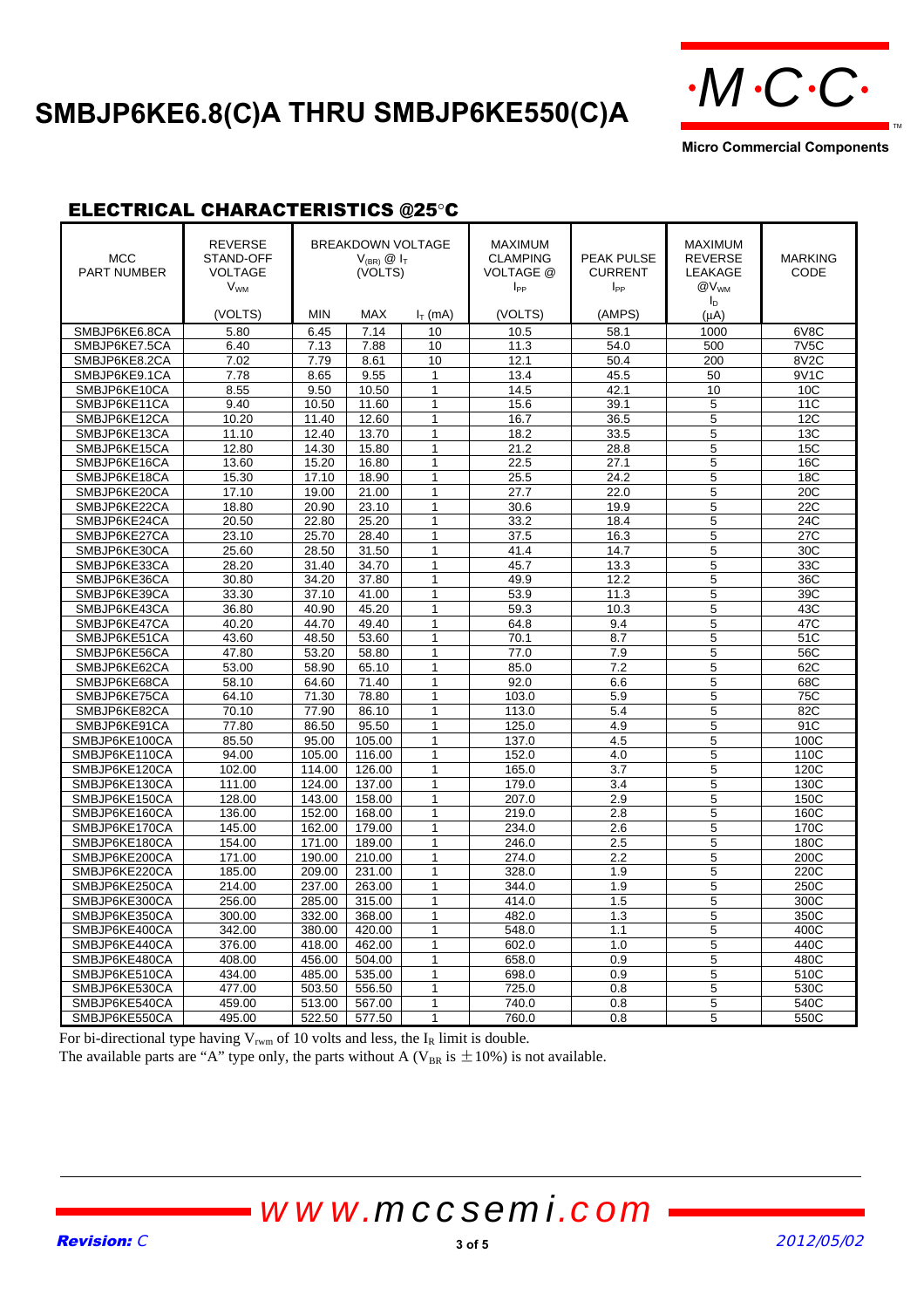# SMBJP6KE6.8(C)A THRU SMBJP6KE550(C)A  $\cdot M$ C·C·



**Micro Commercial Components**

### RATINGS AND CHARACTERISTIC CURVES









#### **Fig. 2-PULSE RATING CURVE**



Fig. 4 - Typical Junction Capacitance 6,000 Measured at Zero Bias - Junction Capacitance (pF) 1,000 V<sub>R</sub>, Measured at 100 Stand-Off Voltage, V<sub>WM</sub>  $\top$   $\top$   $\top$   $\top$ Uni-Directional  $T_J = 25^{\circ}C$  $\vec{O}$ **Bi-Directional**  $= 1.0 MHz$  $Vsig = 50mVp-p$  $10$  $10$ 100  $\overline{1}$ 200 V<sub>WM</sub> - Reverse Stand-Off Voltage (V)

Fig. 6 - Maximum Non-Repetitive Peak **Forward Surge Current**